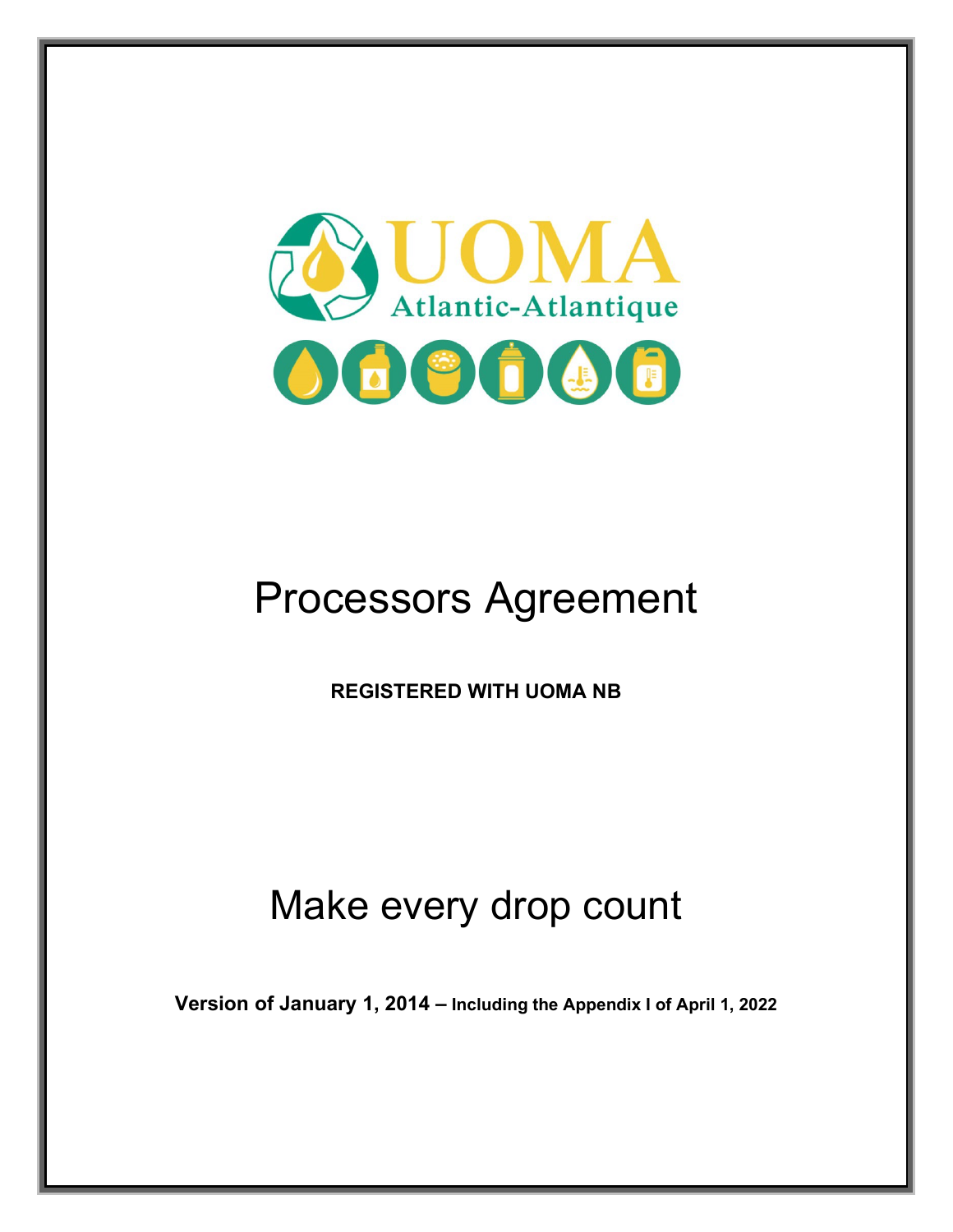#### **PROCESSORS AGREEMENT**:

**BETWEEN: SOCIÉTÉ DE GESTION DES HUILES USAGÉES de l'Atlantique – Atlantic USED OIL MANAGEMENT ASSOCIATION,** a company constituted under Part III of the *Companies Act,* having its principal place of business at 277, Main st, 2<sup>nd</sup> floor, Fredericton, Nouveau-Brunswick, represented by Jean Duchesneau, its General Manager, duly authorized to act herein;

(hereinafter called "UOMA NB")

**AND:** 

\_\_\_\_\_\_\_\_\_\_\_\_\_\_\_\_\_\_\_\_\_\_\_\_\_\_\_\_\_\_\_\_\_\_\_\_\_\_\_\_\_\_\_\_ (printedf complete legal entity name)

having its principal place of business at:

\_\_\_\_\_\_\_\_\_\_\_\_\_\_\_\_\_\_\_\_\_\_\_\_\_\_\_\_\_\_\_\_\_\_\_\_\_\_\_\_\_\_\_, (address)

herein represented by:

\_\_\_\_\_\_\_\_\_\_\_\_\_\_\_\_\_\_\_\_\_\_\_\_\_\_\_\_\_\_\_\_\_\_\_\_\_\_\_\_\_\_, (printedf name)

\_\_\_\_\_\_\_\_\_\_\_\_\_\_\_\_\_\_\_\_\_\_\_\_\_\_\_\_\_\_\_\_\_\_\_\_\_\_\_\_\_\_, (printedf title)

duly authorized to act herein, as he/she so declares:

(hereinafter called the "**Processor**")

#### **PREAMBLE**

**WHEREAS** UOMA NB has been constituted and recognized by Recycle NB to represent its members that are subject to the Regulation and for the purposes of implementing and managing a recovery and reclamation system for designated materials within the territory of the Province of New Brunswick; in accordance with this Regulation.

**WHEREAS** UOMA NB has set up a process for selection and registration of the Processors who will reclaim designated materials in accordance with the Regulation;

**WHEREAS** the Processor wishes to register with UOMA NB so that it can participate in the reclamation system for designated materials within the territory of the province of New Brunswick in accordance with the Regulation.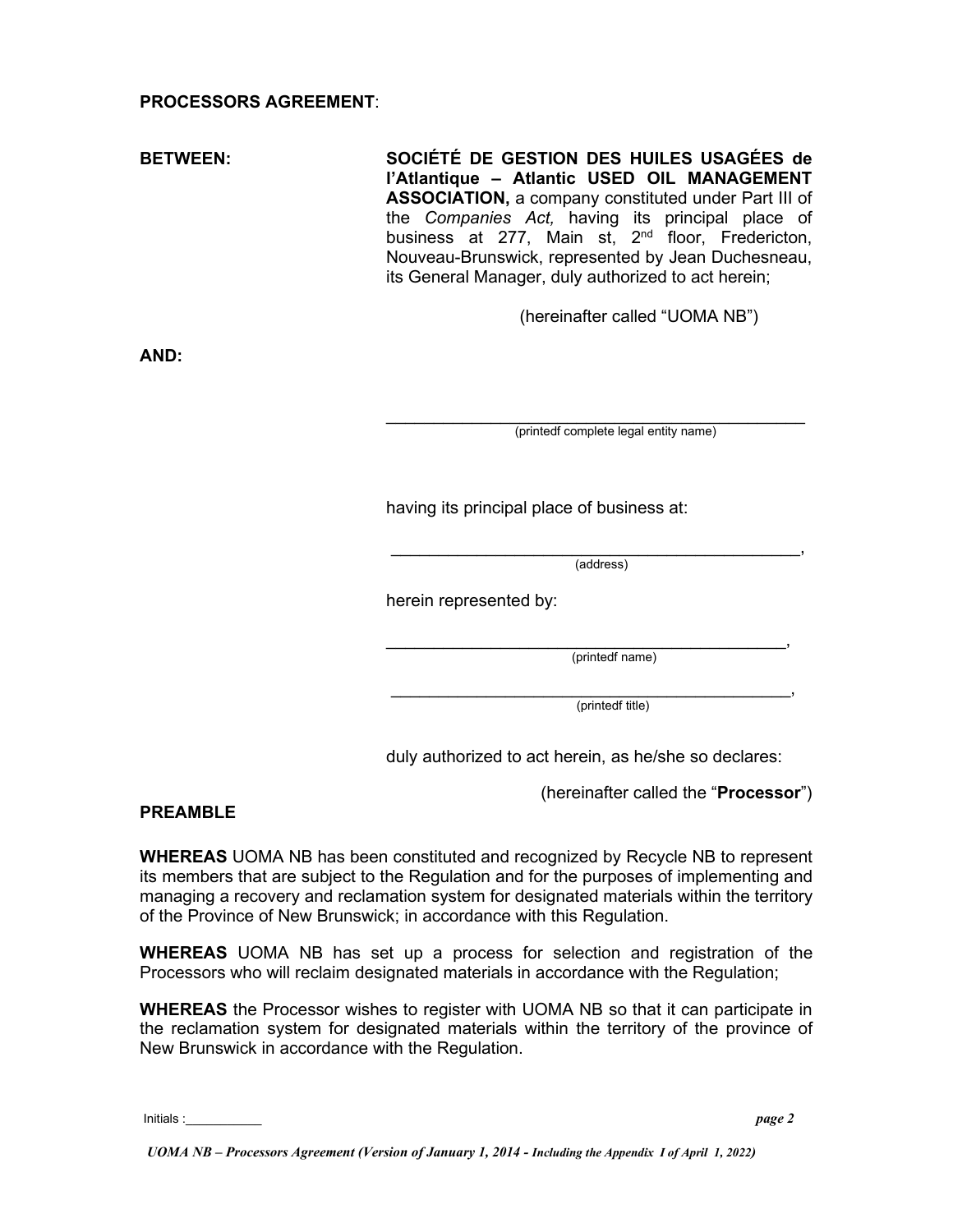#### THE PARTIES AGREE AS FOLLOWS:

#### **1. Definitions**

The following words and expressions mean or define:

- (i) *Act:* means the Clean Environment Act (O.C. 2008-180) and the regulations enacted pursuant to it;
- (ii) *Aerosol* containers means aerosol lubricant and brake cleaner containers;
- (iii) *Applicant* means any Processor who wants to register with UOMA NB, does whatever is necessary, and submits all documents and information required for that purpose;
- (iv) *Collection Facility* means a collection facility that accepts used oils, used glycol (antifreeze), used oil containers and used glycol (antifreeze) containers of 50 liters or less, used oil filters as well as used aerosol lubricant containers for all kinds of lubricants and used aerosol brake cleaners from people who wish to return them, which is identified as such under an approved oil and glycol stewardship plan as described in section 50.1 of the Regulation;
- (v) *Collector* means a business registered with UOMA NB to pick up the products governed by the Regulation from Generators or Collection Facilities and deliver them to a Processor registered with UOMA NB;
- (vi) *Collectors and Processors Manual* means the manual supplied by UOMA NB to Collectors and Processors which describes the management system set up by UOMA NB and the details of the systems and procedures that relate to their businesses, as amended from time to time by UOMA NB;
- (vii) *Designated materials* means used oils, used oil containers with a capacity of 50 liters or less including used aerosol lubricant containers for all kinds of lubricants, used glycol (antifreeze) and its containers with a capacity of 50 liters or less, used aerosol containers for brake cleaners and used filters throughout the territory of the province of New Brunswick, in accordance with Part 5.1 of the Regulation;
- (viii) *Generators* means the users of the designated materials in the normal course of business or as a private consumer;
- (ix) *Glycol (antifreeze)* means ethylene or propylene glycol used or intended for use as a vehicle or commercial engine coolant, but does not include the following: plumbing antifreeze, windshield washer antifreeze, lock de-icers and antifreeze, gasoline and diesel fuel antifreeze (glycol), as described in section 2 of the Regulation;
- (x) *Glycol (antifreeze) container* means a container with a capacity of 50 liters or less that contained glycol as described in section 50.1 of the Regulation;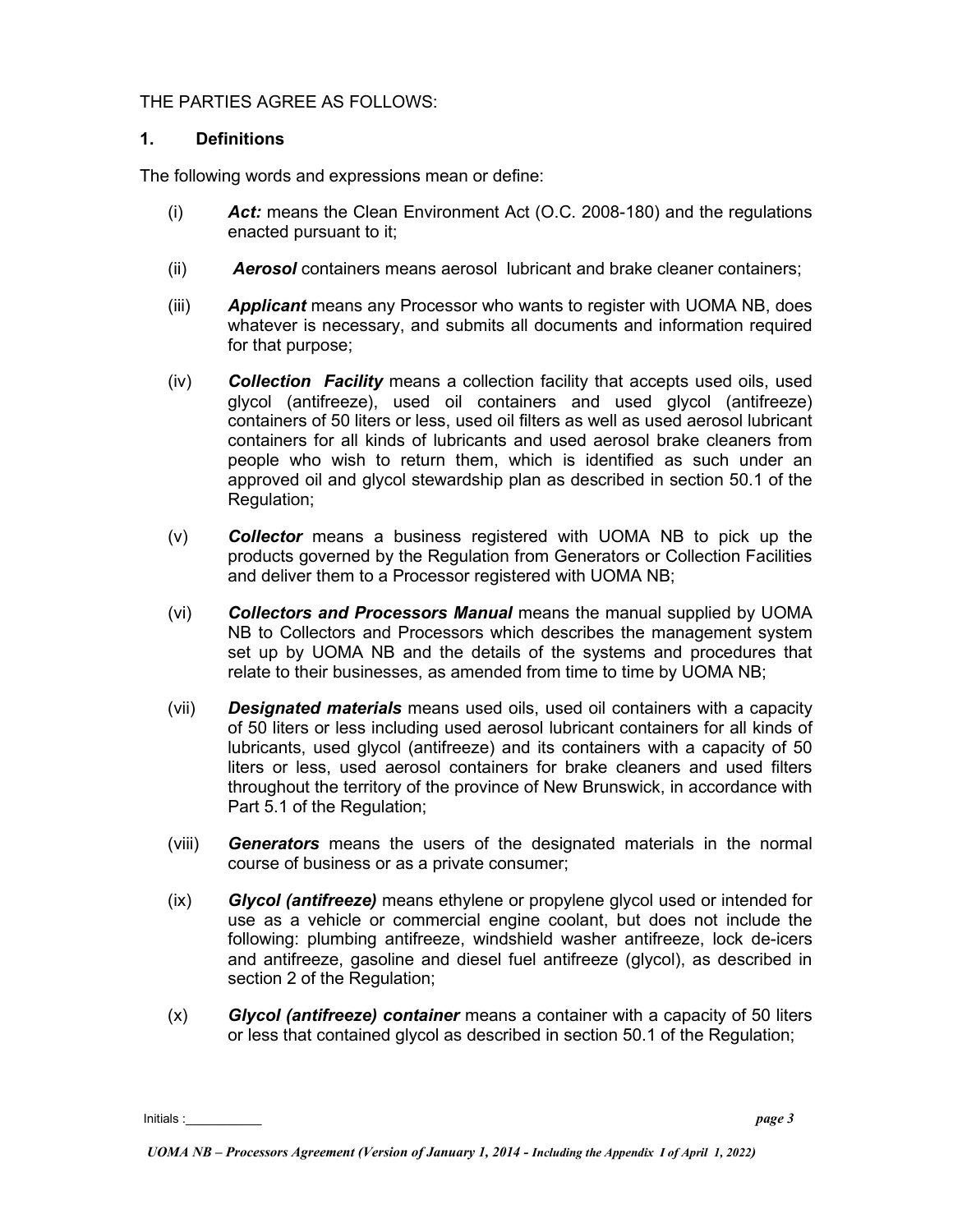- (xi) *Minister* means the Minister of the Environment and Local Government;
- (xii) *Oil* means any petroleum or synthetic derived crankcase oil, engine oil and gear oil, hydraulic fluid, transmission fluid and heat transfer fluid, machinery or equipment lubricants, as described in section 2 of the Regulation;
- (xiii) *Oil container*: means a container with a capacity of 50 liters or less designed to contain oil as described in section 50.1 of the Regulation;
- (xiv) *Oil filters* means any spin-on style or element style fluid filters used in hydraulic systems, transmissions or internal combustion engines; oil filters, diesel fuel filters, storage tank fuel filters and household furnace oil filters, except for gasoline filters, as described in section 2 of the Regulation;
- (xv) *Processor* means a business registered with UOMA NB to reclaim designated materials governed by the Regulation;
- (xvi) *Processors Agreement or Agreement* means this Agreement entered into between the Processor and UOMA NB;
- (xvii) *Reclamation* means an activity for reuse, recycling, including biological treatment, any other operation whereby residual materials are processed for use as substitutes for raw materials, and energy recovery recognized by the Department of the Environment and Local Government, or any other activity authorized by the Department that involves cleaning, decontaminating or declassifying products as hazardous residual materials. Bulking, shredding and bundling are not considered reclamation activities;
- (xviii) *Reclamation Incentive* means the financial incentive disbursed by UOMA NB to certain registered Processors for reclamation of plastic oil and antifreeze containers (cleaning for reuse, shredding, decontamination, reducing the plastic into pellets for transformation into finished goods, etc.) in recognition of the fact that this activity is not yet profitable;
- (xix) *Regulation* means the *Designated Materials Regulation, NB Reg. 2008-54 – Clean Environment Act* **(O.C. 2008-180)**;
- (xx) *Used glycol (antifreeze)* means glycol which through use, storage or handling can no longer be used for its original purpose, as described in section 50.1 of the Regulation;
- (xxi) *Used oil* means oil which, through use, storage or handling, can no longer be used for its original purpose, as described in section 50.1 of the Regulation;
- (xxii) *Used oil filters* means oil filters which through use, storage or handling can no longer be used for their original purpose, as described in section 50.1 of the Regulation.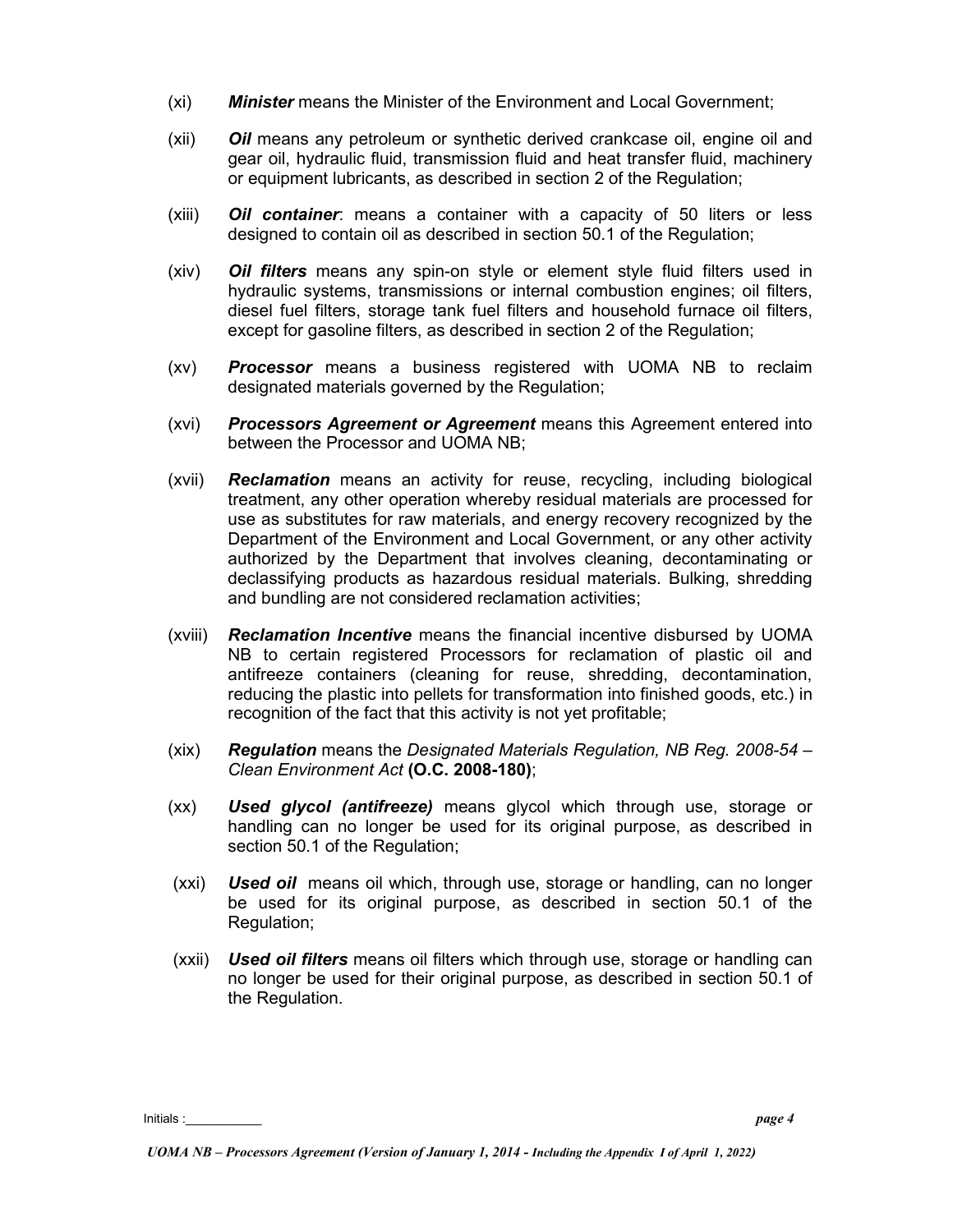#### **2. Conditions of registration and maintenance of registration**

- 2.1. Applicants must send the Registration Application Form (available on UOMA NB's website at [www.uoma-atlantic.com](http://www.uoma-atlantic.com/)  $-$  New Brunswick province  $-$  in the Processors section), together with the documents required on the form and all other documents or information that UOMA NB might reasonably request.
- 2.2. All registrations end on December 31 of each year. They must therefore be renewed by January 1, as per the conditions specified on the Processor Registration Renewal Form (available on UOMA NB's website at [www.uoma](http://www.uoma-atlantic.com/)[atlantic.com](http://www.uoma-atlantic.com/) – New Brunswick province – in the Processors section), and all other documents or information that UOMA NB might reasonably request. The said Registration Renewals automatically renew the previously signed Processors Agreement.
- 2.3. The Processor and its respective activities and facilities must be in compliance at all times with the applicable laws and regulations, in particular with regard to management of the products and their traceability, risk management and the safety of their operations, as well as training and information for the employees and executives responsible for or the people assigned to such activities.
- 2.4. The Processor must promptly send UOMA NB a copy of any notice of infraction, investigation, complaint or other request from a government or other authority relating to any order, statement of offence, pecuniary administrative penalty or notice of non-compliance with any regulation or legislation, especially any environmental legislation or regulation governing its UOMA NB related activities.
- 2.5. The Processor agrees not to use the UOMA Atlantic-Atlantique logo or any other designation prescribed as such by UOMA NB in any form of communication without written authorization by UOMA NB describing the terms and conditions of such use. However, the Processor may mention that it is registered with UOMA NB. If authorized to use UOMA NB's name, the Processor undertakes to specify that it is doing so as a partner and not as an associate.

#### **3. Obligations of the Processor**

- 3.1.a) Used oils
	- i) The Processor agrees that it is responsible for checking the volume of the used oils received from the Collector.
	- ii) **If the reclamation activity is not the end use or does not result in the creation of a new product, the person or business that will use the product and the purpose of that use must be known. The Processor will be responsible for proving such transactions on a quarterly basis by producing confirmation of delivery to such person or business**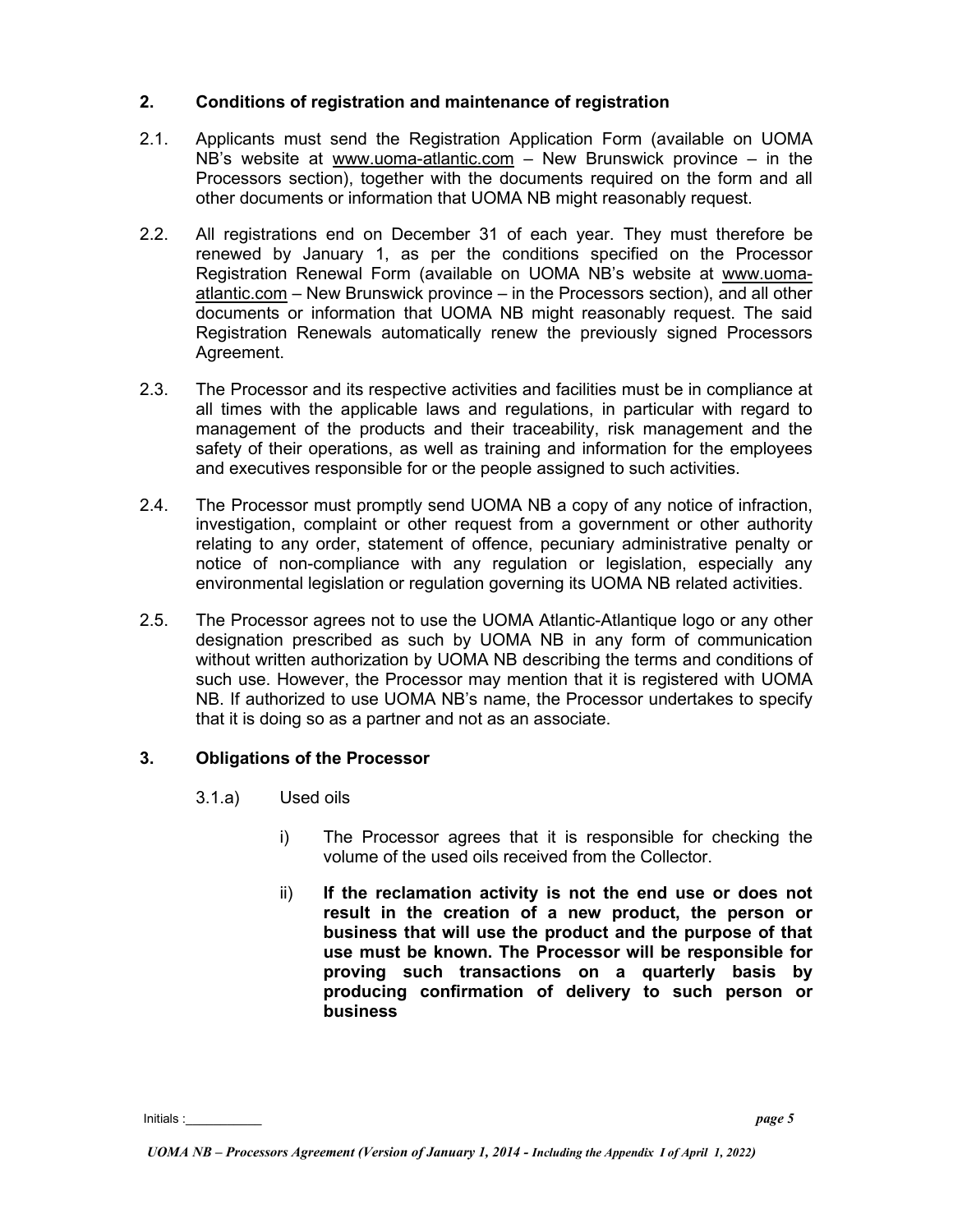- iii) The Processor must provide UOMA NB with an Annual Statement showing the total volume reclaimed, including the quantities received from Collectors registered with and recognized by UOMA NB, as well as the total quantities reported by UOMA NB and the inventories at the beginning and end of the year, etc. (form available on UOMA NB's website at [www.uoma-atlantic.com](http://www.uoma-atlantic.com/) – New Brunswick province – in the Processors section).
- 3.1.b) Used antifreeze
	- i) The Processor agrees that it is responsible for checking the volume and quality of the used antifreeze received from the Collector.
	- ii) The Processor has to take samples and submit all loads of used antifreeze for analysis to measure the percentage of antifreeze and water, then it has to submit the results to UOMA NB with the signed receiving document. The Processor agrees that all samples must be representative of the total load received.
	- iii) The Processor agrees to hold harmless and indemnify UOMA NB and its employees and agents against all liability and all claims and suits relating to the reclaimed products or their use.
	- iv) The Processor must confirm the quality of the reclaimed antifreeze to UOMA NB in accordance with one of the following methods:
		- a) Conductivity (below 1,000)
		- b) ASTM D7713
		- c) ASTM E1177
		- d) other tests acceptable to UOMA NB

**Note: If the reclamation activity is not the end use or does not result in the creation of a new product, the person or business that will use the product and the purpose of that use must be known. The Processor will be responsible for proving such transactions to UOMA NB on a quarterly basis by producing confirmation of delivery to such person or business.**

v) The Processor must provide UOMA NB with an Annual Statement showing the total volume reclaimed, including the quantities received from Collectors registered with and recognized by UOMA NB, as well as the total quantities reported by UOMA NB and the inventories at the beginning and end of the year, etc. (form available on UOMA NB's website at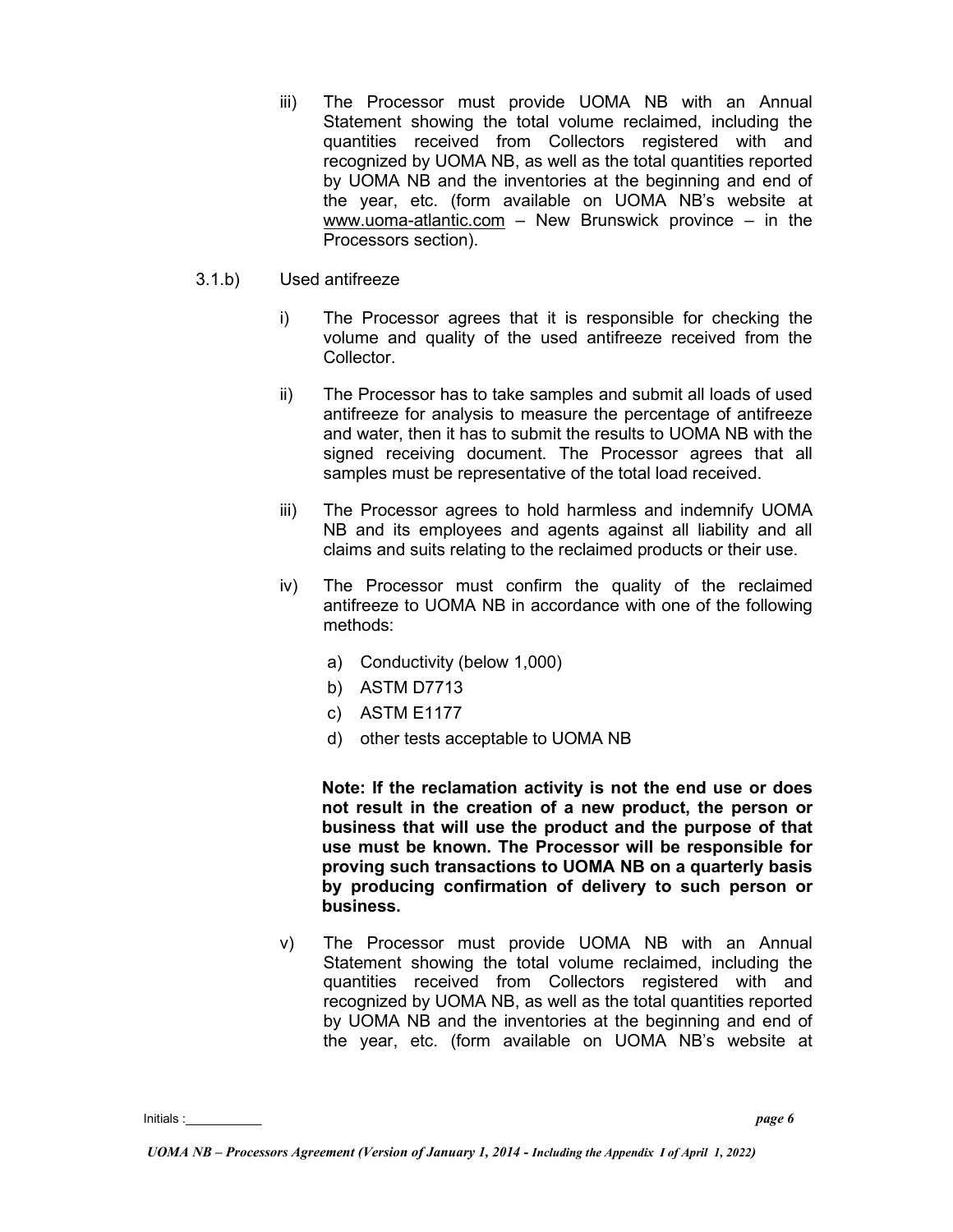[www.uoma-atlantic.com](http://www.uoma-atlantic.com/) – New Brunswick province – in the Processors section)

- 3.1.c) Used filters
	- i) The Processor agrees that it is responsible for checking the total weight of the container and/or the number of full or partly filled barrels or bins and for weighing all incoming loads and supplying a scale ticket to the Collector, not including the weight of the containers. **The Processor must also make sure that the designated materials have been recovered for UOMA NB. If a load contains materials designated for UOMA NB and materials that are outside UOMA NB there have to be separate weighings.**
	- ii) The Processor must deduct the weight of the waste received and note the corrected weight on its bill of lading, giving a copy to the Collector.

**Note: If the reclamation activity is not the end use or does not result in the creation of a new product, the person or business that will use the product and the purpose of that use must be known. The Processor will be responsible for proving such transactions to UOMA NB on a quarterly basis by producing confirmation of delivery to such person or business.**

- iii) The Processor must provide UOMA NB with an Annual Statement showing the total volume reclaimed, including the quantities received from Collectors registered with and recognized by UOMA NB, as well as the total quantities reported by UOMA NB and the inventories at the beginning and end of the year, etc. (form available on UOMA NB's website at [www.uoma-atlantic.com](http://www.uoma-atlantic.com/) – New Brunswick province – in the Processors section).
- 3.1.d) Used oil and antifreeze containers (including used aerosol lubricant and brake cleaner containers)
	- i) The Processor agrees that it is responsible for checking the total weight of the containers recovered and the degree of contamination. The Processor must also make sure that the designated materials have been recovered for UOMA NB. If a load contains materials designated for UOMA NB and materials that are outside UOMA NB there have to be separate weighting's.
	- ii) The Processor must weigh all incoming loads and supply a scale ticket to the Collector. The Processor must deduct the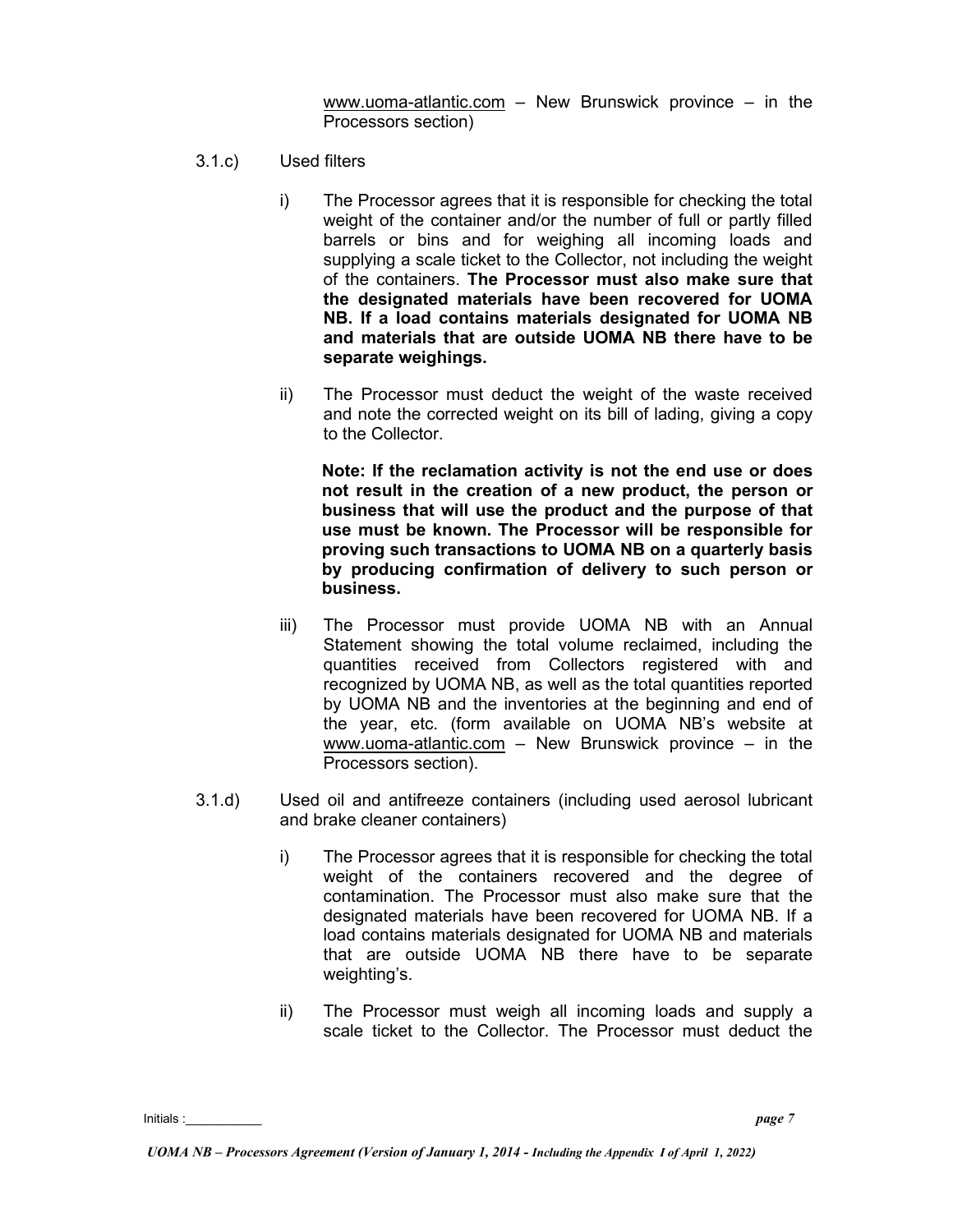weight of the waste received and note the corrected weight on its bill of lading, giving a copy to the Collector.

iii) The Processor is required to assist UOMA NB's field auditor in characterizing plastic containers and aerosols.

**Note:** *if the reclamation activity is not the end use or does not result in the creation of a new product, the person or business that will use the product and the purpose of that use must be known. The Processor will be responsible for proving such transactions to UOMA NB* **on a quarterly basis** *by producing confirmation of delivery to such person or business*. Bulking, shredding and bundling are not considered reclamation activities;

iv) The Processor must provide UOMA NB with an Annual Statement showing the TOTAL volume reclaimed, including the quantities received from Collectors registered with and recognized by UOMA NB, as well as the total quantities reported by UOMA NB and the inventories at the beginning and end of the year, etc. (form available on UOMA NB's website at [www.uoma-atlantic.com](http://www.uoma-atlantic.com/) – New Brunswick province – in the Processors section).

#### **4. General payment information**

The Processor acknowledges and agrees that it is responsible for keeping proper documentation for the purposes of preparing invoices to be sent to UOMA NB and for the purposes of obtaining the Reclamation Incentive. The Processor agrees to send UOMA NB any invoice for payment of the Return Incentives for used plastic containers with the "Used Plastic CONTAINER Processor Return Incentives Claim Form" (available on UOMA NB's website at www.uoma-atlantic.com – New Brunswick province – in the Processors section), and all of the information or documents indicated therein.

- 4.1 The Processor agrees to submit monthly statements with each claim describing:
	- (a) the quantity of used plastic oil and antifreeze containers received from UOMA NB registered Collectors and recovered FOR UOMA NB (separate weighing);
	- (b) the current inventories of used plastic oil and antifreeze containers (quarterly);
	- (c) the amount of sales and payments of plastic containers reduced into plastic pellets or products for transformation into finished goods or the equivalent (quarterly); and
	- (d) in the case of reuse, production reports, purchase reports of covers and the inventory of containers and covers, the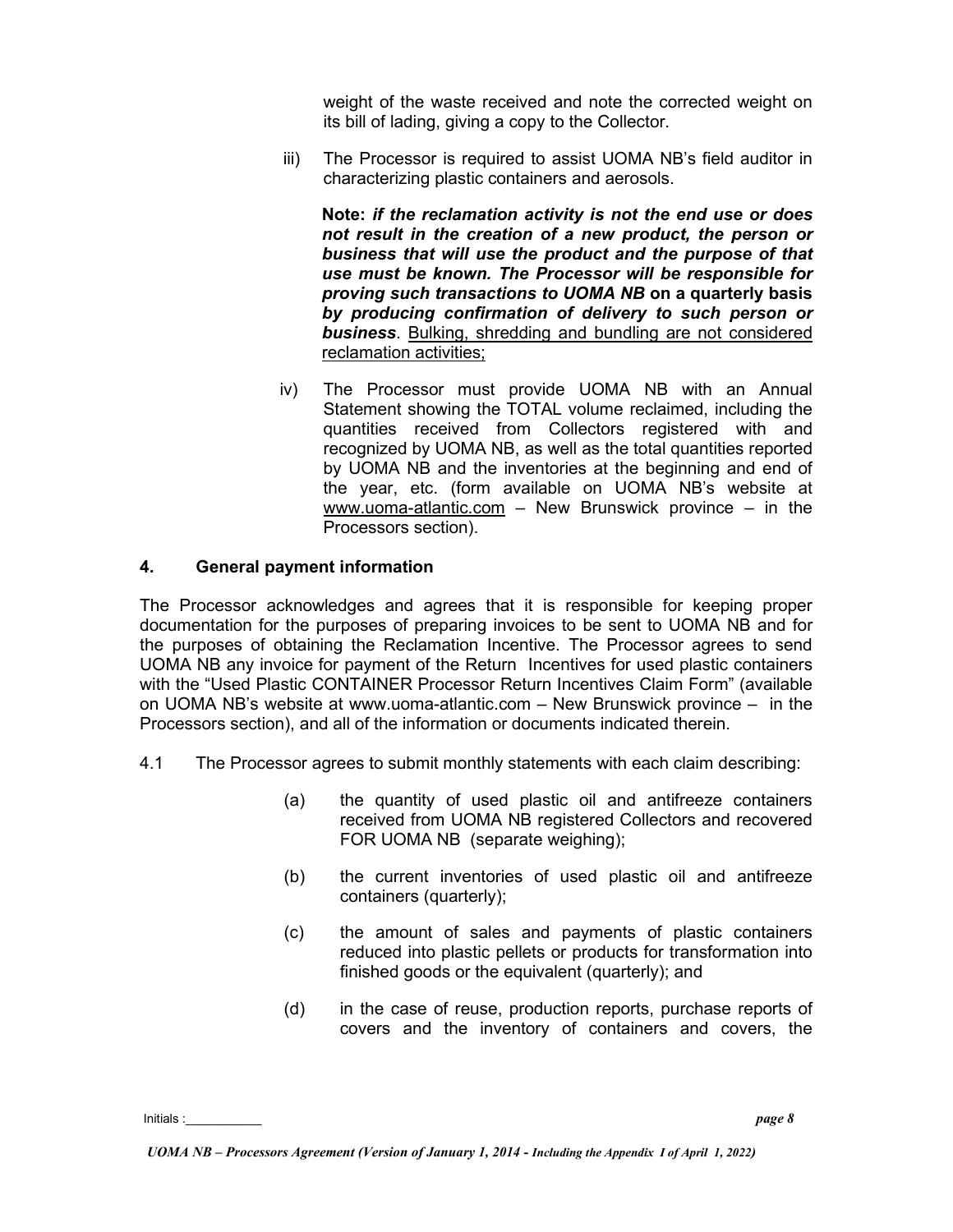amount of sales, and any other documents UOMA NB deems necessary.

UOMA NB undertakes to pay the Return Incentives within thirty (30) days of receipt of the "Used Plastic CONTAINER Processor Return Incentives Claim Form" (available on UOMA NB's website at www.uoma-atlantic.com – New Brunswick province – in the Processors section), duly completed with all the required vouchers attached.

#### **5. Obligations of UOMA NB**

- 5.1. UOMA NB undertakes to disburse to the Processor the Return Incentives corresponding to the quantities of used plastic oil containers that have been reused, reduced to pellets or products for transformation into finished goods or the equivalent, based on the amount set out in Appendix I hereof.
- 5.2. Except as stipulated herein, UOMA NB undertakes not to disclose any confidential document or information received from the Processor, in compliance with the *Right to Information and Protection of Privacy Act,* (SNB 2009, c R-10.6). However, UOMA NB may transmit any document or information to Recycle New Brunswick – including the information included in its annual report and its business plan – or to the Minister or to any authorized person at the Department of the Environment and Local Government, or when such transmission is required by law or by any judicial or quasi-judicial authority. .
- 5.3. UOMA NB will send the Processor ninety (90) days' written notice of any amendment to Appendix I about the Return Incentives, unless such amendments clearly benefit the Processors.

#### **6. Term of the Agreement**

- 6.1. This Agreement has a term of one (1) year as of the date it is signed by UOMA NB, or until the Processor registration renewal date on or before January 1 after the Agreement is signed.
- 6.2. In the event that the Processor gives UOMA NB written notice of its intention to terminate this Agreement, it shall be deemed cancelled within 60 days of the date of receipt of the notice. Upon receipt of the notice, UOMA NB may request a compliance review of the Processor's books and records.
- 6.3. The Processor hereby acknowledges and agrees that UOMA NB may suspend or revoke the Processor's registration if the Processor contravenes the law or the applicable regulations or the instruments set out below in subsection 7.3 and in this Agreement, or upon any false, misleading or inaccurate representation made, in particular in the application for registration or in a claim form for the purposes of payment of the Return Incentives by UOMA NB. The Processor also acknowledges and agrees that UOMA NB may suspend or revoke the Processor's registration certificate if (a) the Processor retires from business, (b) the Processor requests revocation of its registration certificate with UOMA NB, (c) the Processor becomes bankrupt or insolvent, or (d) there are significant or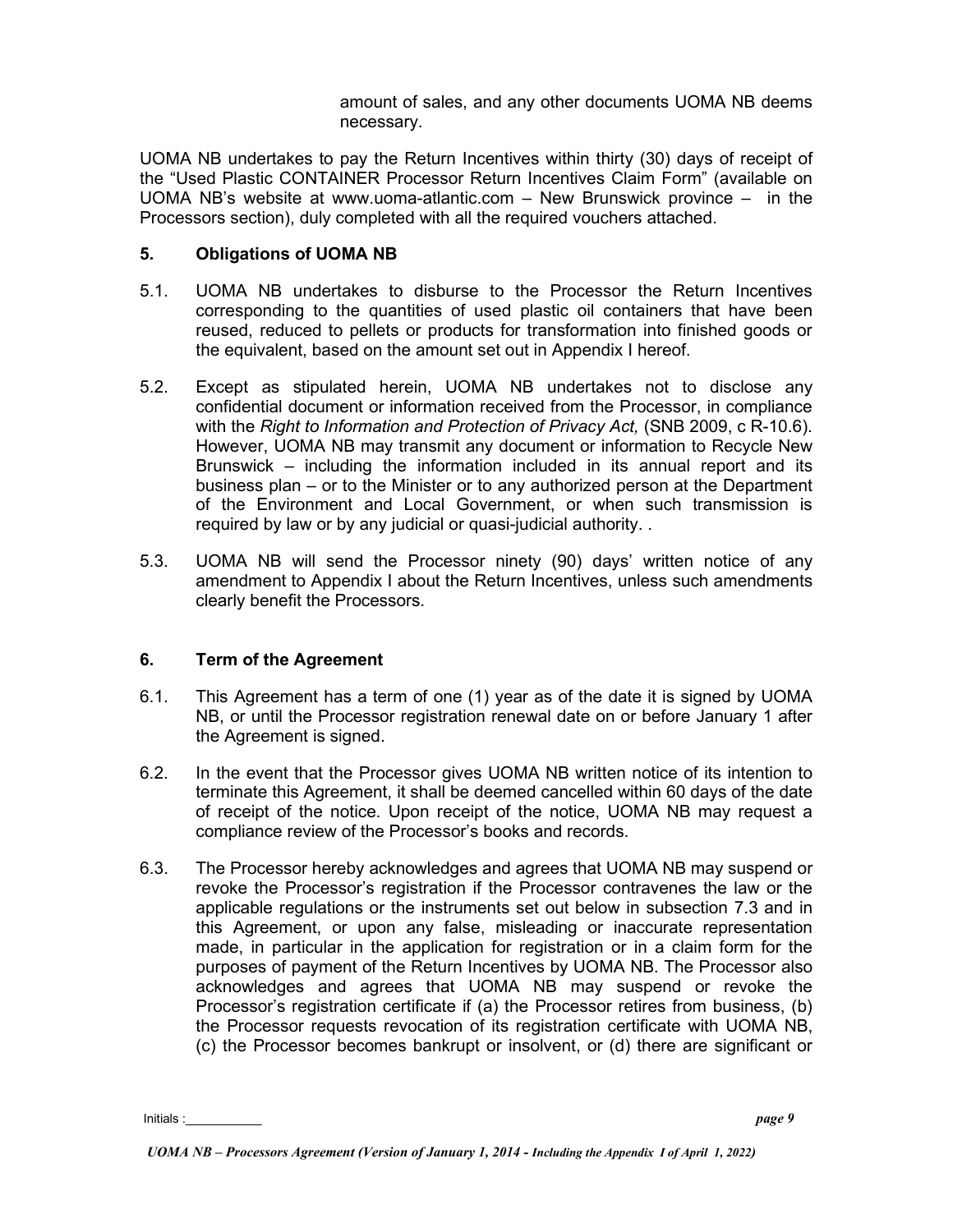repeated breaches of the Processor's obligations under the terms hereof or those outlined in the Collectors and Processors Manual.

6.4. The Processor agrees to surrender its registration certificate promptly to UOMA NB if the Processor's registration is revoked or suspended. The Processor agrees not to participate in UOMA NB's programs or carry on a business under the banner of such programs if it is not registered or if its registration is suspended or revoked.

#### **7. General conditions**

- 7.1. The Processor hereby confirms that all information transmitted to UOMA NB is true and accurate, and undertakes to supply UOMA NB with any change thereto promptly or upon renewal of its Agreement. The Processor also undertakes that any document or information to be transmitted to UOMA NB in the future will be in compliance and accurate.
- 7.2. The Processor agrees to indemnify and hold harmless UOMA NB, its officers, employees and its agents or mandataries against all liability of any nature whatsoever relating to its operations, costs, expenses, claims and suits, including judicial and extra-judicial fees, as well as reasonable attorney fees and other expenses, that may result from any false, misleading or inaccurate or untrue statement provided by the Processor.
- 7.3. The Processor acknowledges UOMA NB's authority to adopt, amend or withdraw regulations, programs, policies and procedures, and agrees to be bound by this Agreement, by the Collectors and Processors Manual, and by UOMA NB's bylaws, programs, policies and procedures and to honor the obligations contained therein.
- 7.4. Without restricting the obligations prescribed in Section 8 hereof, the Processor agrees to provide UOMA NB with any particulars, certificate of insurance, document, receipt, registration or other information required for the purposes of its registration or a claim for Reclamation Incentives that UOMA NB may reasonably request.
- 7.5. The Processor agrees that UOMA NB will create and maintain an up-to-date database of Processors registered with UOMA NB, which may be consulted by Recycle New Brunswick, and the information it contains may be transmitted to the Minister and published in the *New Brunswick Royal Gazette*, in accordance with the Act.
- 7.6. In the event that a registration is granted and/or a payment is made by UOMA NB and the information provided by the Processor is false, misleading or inaccurate, it is understood that such registration or payment was made without right or in error. Any such registration will therefore be null and void and any such payment must be promptly reimbursed to UOMA NB upon discovery of the misstatement or error.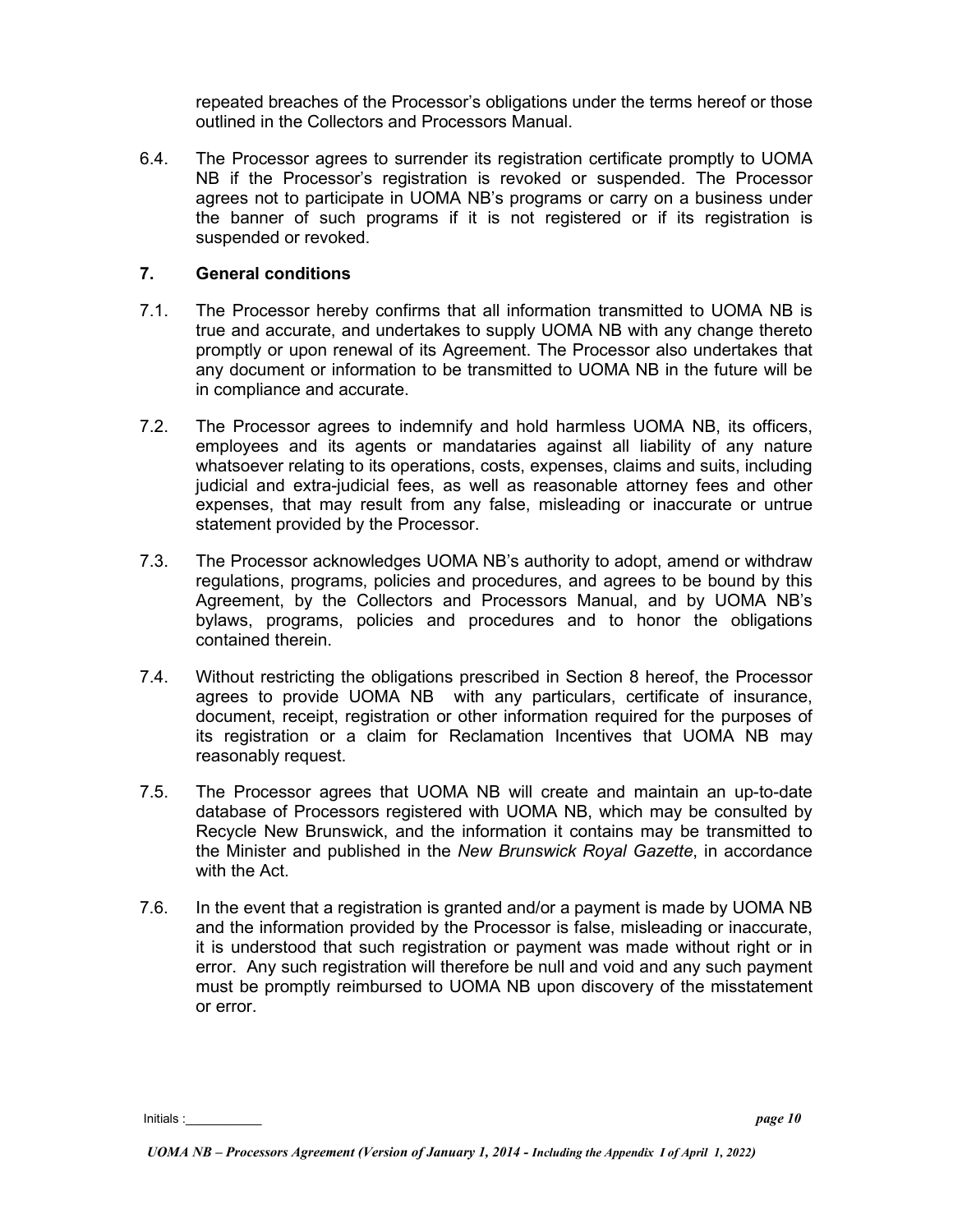7.7. UOMA NB retains the right, in its sole discretion, to withhold any payment or registration application until it completes verification or obtains verification or information it deems sufficient from the Processor.

#### **8. Independent auditor: compliance review**

- 8.1. The Processor acknowledges and agrees to keep for at least 6 years complete, accurate and up-to-date books and records of all operations and information required under the terms hereof and the Regulation with regard to the reclaimed designated materials and the Reclamation Incentives.
- 8.2. The Processor acknowledges and agrees that, in order to meet the requirements of the Regulation and this Agreement in relation to the compliance review, UOMA NB, Recycle NB, their auditors, inspectors or other duly authorized representatives shall have full access during normal business hours to the Processor's place of business and books and records, or to the place where the Processors' books and records are kept, and to any other document or information required in order to complete the compliance reviews required by the Regulation, and have the right to take a copy of those documents at the Processor's expense throughout the term of this Agreement and for a period of six (6) years following the termination or cancellation of this Agreement or any renewal thereof, as the case may be. Accordingly, the Processor agrees to keep all its books and records and all other documents required for the purposes hereof in the same province in which it registered with UOMA NB.
- 8.3. Such compliance reviews are conducted at UOMA NB's expense, unless considerable errors (over 10%) of any amount paid and/or any data supplied by the Processor are discovered following the compliance review, in which case the Processor must immediately disburse the following amounts to UOMA NB, together with all applicable taxes:
	- a) the amount of the incentives overpaid;
	- b) the compliance review expenses; and
	- c) administrative expenses over and above the compliance review expenses, as the case may be, equal to 20% of the overpaid incentive amounts.

#### **9. Final provisions**

- 9.1 The Parties herein and their respective successors, heirs and legatees, assigns, and other legal representatives and their beneficiaries, agree to be bound by the provisions hereof and those of the Collectors and Processors Manual, and to honor the obligations incumbent upon them.
- 9.2 The Processor may in no way assign, encumber, alienate or subcontract, in whole or in part, the rights and obligations resulting from this Agreement for a purpose not specifically stipulated in the Agreement, without the prior written consent of UOMA NB. In the event of any assignment, the Processor will remain liable for the obligations incumbent upon it under the terms of this Agreement,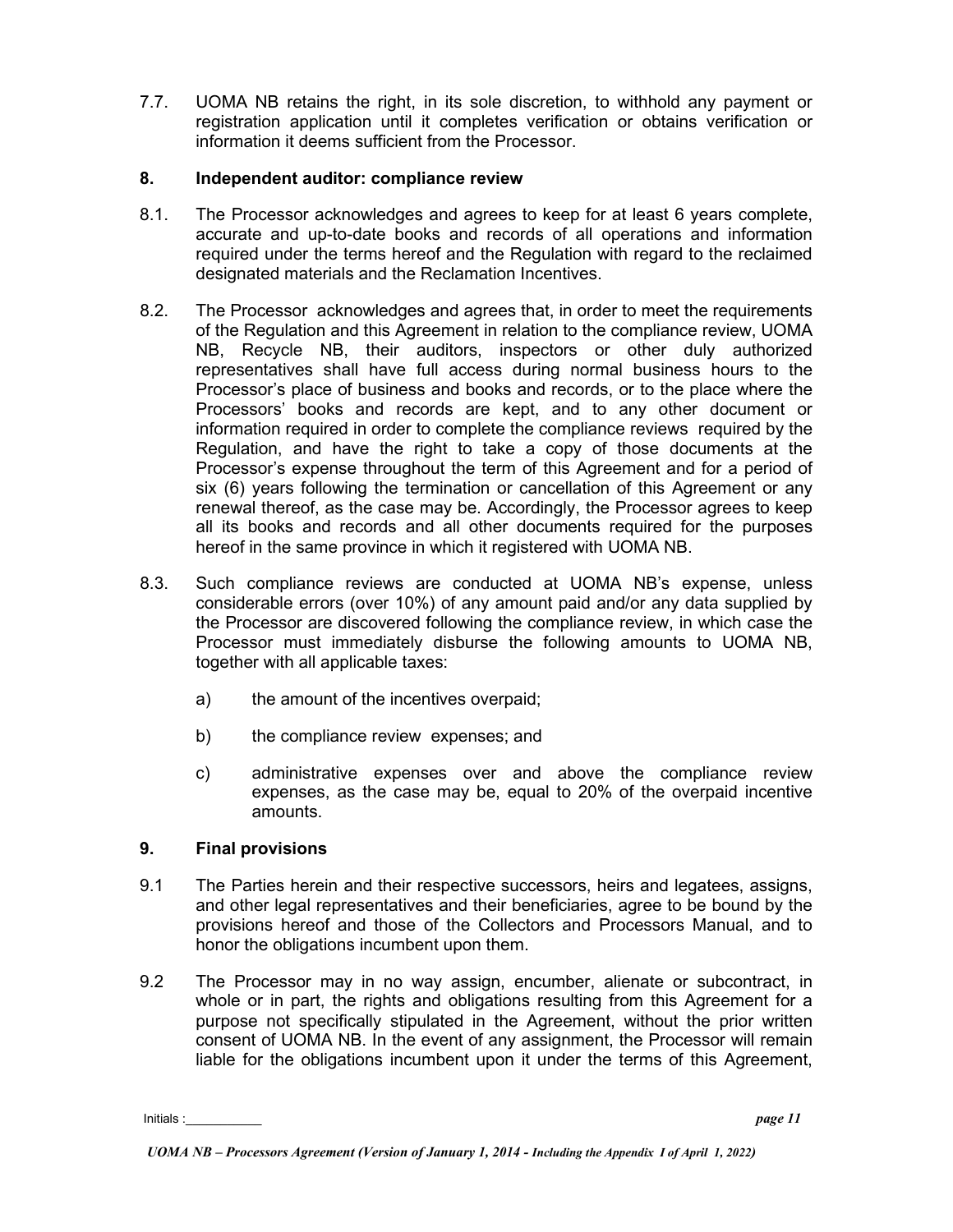jointly and severally with any assignee, even in the event of bankruptcy or insolvency of the assignee. All documents transmitted by the Processor to UOMA NB will be submitted for information, review and verification purposes.

- 9.3 All of the rights described herein are cumulative and not alternative. The Processor cannot be released from its obligations under the terms of this Agreement by the fact that UOMA NB remains silent or delays the exercise of a right or remedy granted to it under this Agreement; such silence or delay is never to be interpreted against UOMA NB as an exemption or waiver of the full exercise of its rights and remedies, provided the legal limitation period for the exercise of such rights or remedies has not expired.
- 9.4 The preamble, the Collectors and Processors Manual and any document appended to this Agreement and any form to be completed (available on UOMA NB's website at [www.uoma-atlantic.com](http://www.uoma-atlantic.com/)  $-$  New Brunswick province  $-$  in the Processors section) form an integral part hereof.
- 9.5 Any contested claim arising from the enforcement of this Agreement, any dispute with regard to its performance, including its cancellation or revocation, and any dispute arising from a problem of interpretation of this Agreement shall be submitted to arbitration, to the exclusion of the law courts.
- 9.6 The Parties hereto agree that the provisions of the *Arbitration Act*, LN-B 1992, c A-10.1 (the « Act ») currently in effect will govern any arbitration held hereunder. The parties agree that the said arbitration is to be held in the New Brunswick province City of Moncton or Fredericton before one arbitrator who will be chosen jointly by the parties within 10 days of the claim, failing which the arbitrator is to be appointed by a judge, on motion of one of the parties, pursuant to the provisions of the *Act*.
- 9.7 Any notice required under this Agreement will be sufficient if it is in writing and sent by a method of communication which allows the sending party to prove that the said notice was actually delivered to the addressee party at the address indicated at the beginning of the Agreement or at any other address that the latter may make known in accordance with this section.
- 9.8 This Agreement may be amended, in whole or in part, only on UOMA NB's initiative. Subject to the Processor's right to terminate this Agreement, any amendment thus made will take effect only on the date stipulated in the written notice communicated to the Processors in accordance with this Agreement.
- 9.9 The Agreement and its interpretation, performance, application, validity and effects are subject to the applicable laws in effect in the Province of New Brunswick and in Canada, which govern all of the provisions it contains in whole or in part.
- 9.10 Any provision of this Agreement not in compliance with the legislation shall be deemed to have no effect to the extent that it is prohibited by any law. The same applies for all clauses subordinated or related to such provision, to the extent that their applicability depends on the said provision.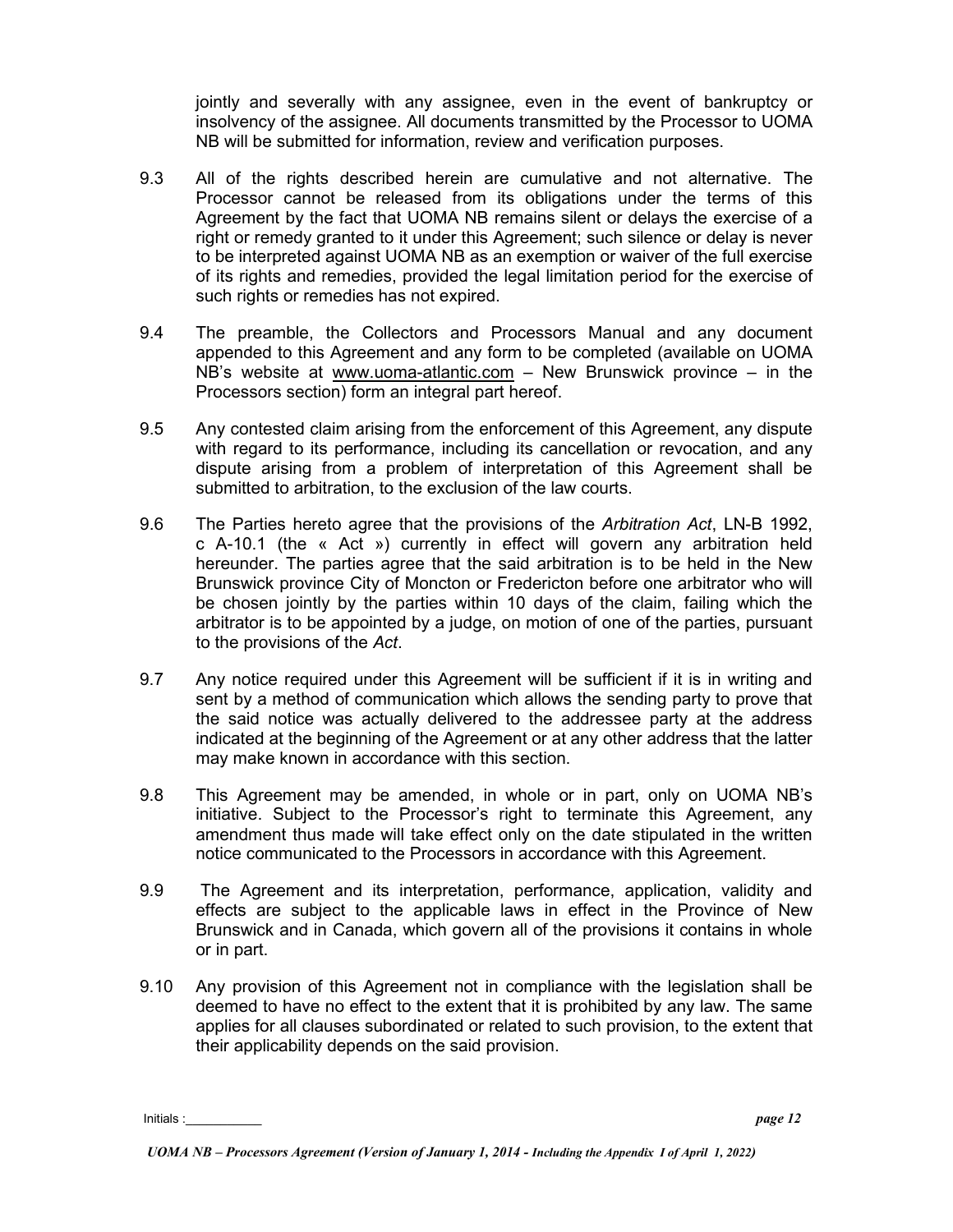#### **THE PROCESSOR:**

\_\_\_\_\_\_\_\_\_\_\_\_\_\_\_\_\_\_\_\_\_\_\_\_\_\_\_\_\_\_\_\_\_\_\_\_\_\_\_\_\_\_\_\_\_\_\_\_\_\_\_\_\_ (printed company name)

Signature: Signature: Signature: Signature: Signature: Signature: Signature: Signature: Signature: Signature: Signature: Signature: Signature: Signature: Signature: Signature: Signature: Signature: Signature: Signature: Si

(printed signatory's name)

(signatory's title)

**SOCIÉTÉ DE GESTION DES HUILES USAGÉES de l'Atlantique – Atlantic USED OIL MANAGEMENT ASSOCIATION (UOMA NB)**:

Jean Duchesneau

Directeur général<br>
and the contract of the contract of the contract of the contract of the contract of the contract of the contract of the contract of the contract of the contract of the contract of the contract of the con

Date: Date: